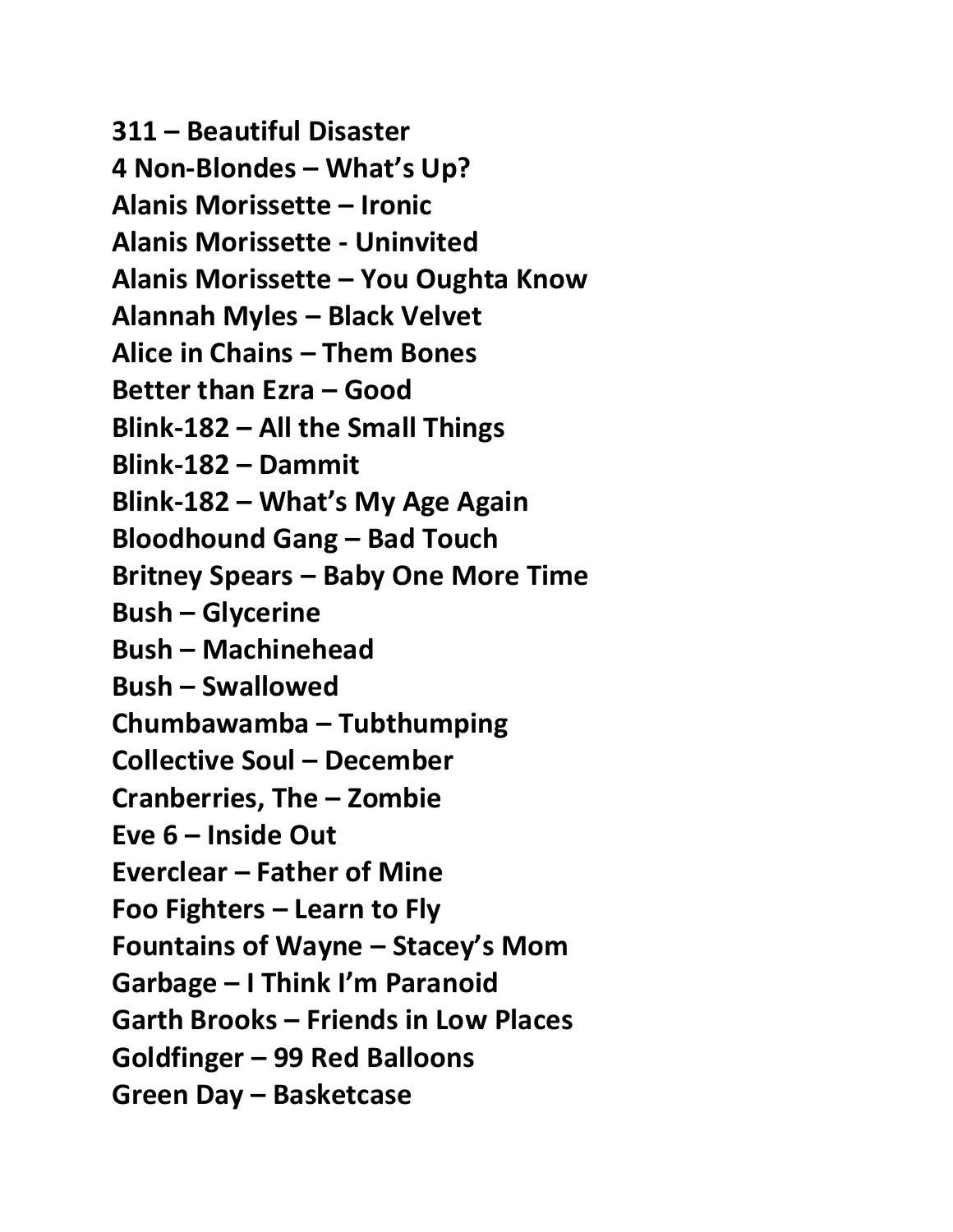**Green Day – Brainstew/Jaded Green Day – Good Riddance Green Day – Longview Green Day – She Green Day – When I Come Around Harvey Danger – Flagpole Sitta Incubus – Drive Jimmy Eat World – The Middle Linkin Park – In the End Lit – My Own Worst Enemy Live – Lightning Crashes Marcy's Playground – Sex & Candy Melissa Etheridge – I'm the Only One Meredith Brooks – Bitch Metallica – Enter Sandman Nirvana – Breed Nirvana – Come As You Are Nirvana – Heart Shaped Box Nirvana – In Bloom Nirvana – Polly Nirvana – Smells Like Teen Spirit No Doubt – I'm Just a Girl Oasis – Wonderwall Offspring, The – Come Out and Play Offspring, The – Gone Away Offspring, The – Self Esteem Pearl Jam – Betterman**